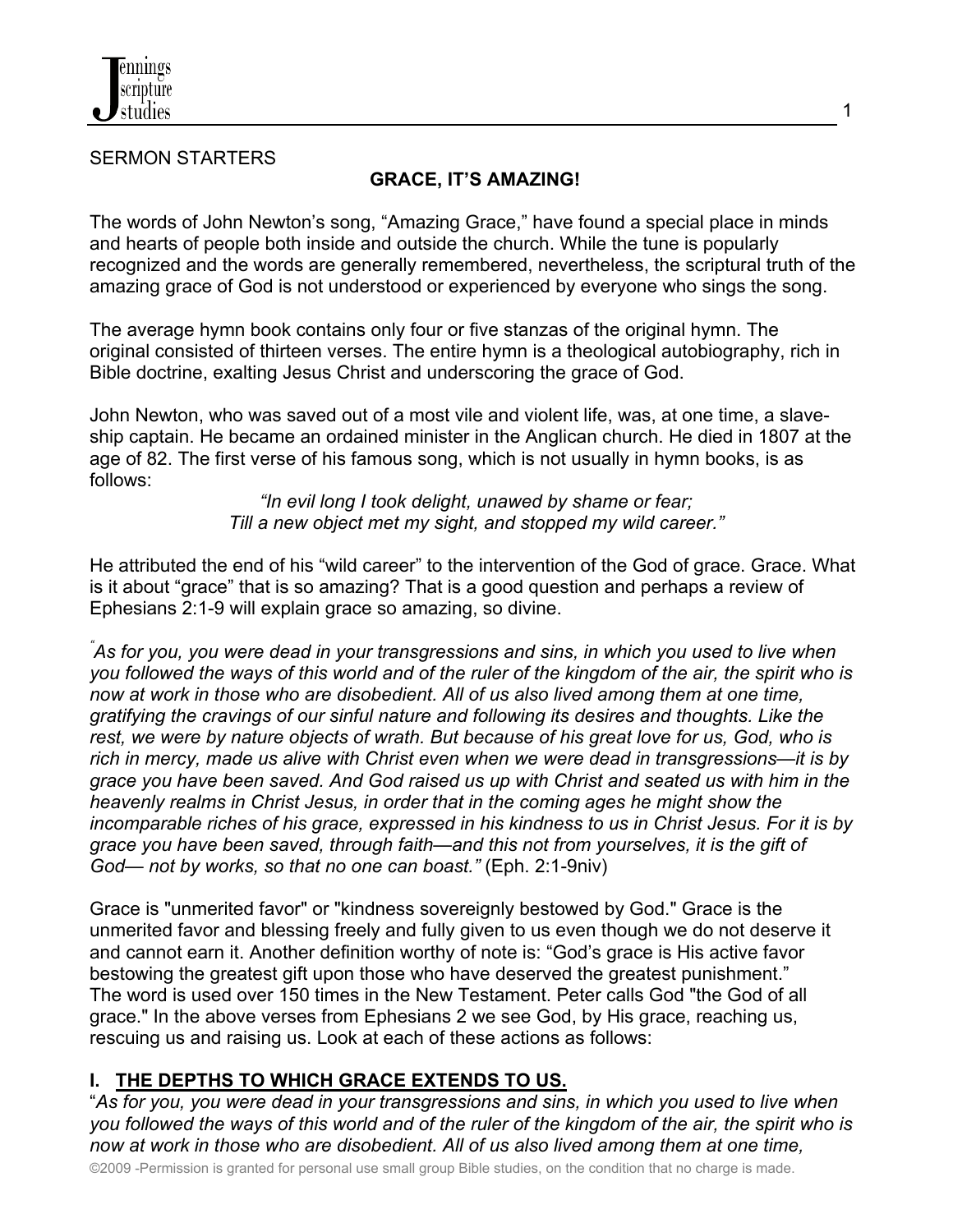*gratifying the cravings of our sinful nature and following its desires and thoughts. Like the rest, we were by nature objects of wrath."* (Eph. 2:1-3)

Notice where we were when God's grace was extended to us:

**A. Dead in sins** – that's how God found us:

"*As for you, you were dead in your transgressions and sins…."* 

**B. Directed by Satan** – that's how the devil hounds us:

 "*in which you used to live when you followed the ways of this world and of the ruler of the kingdom of the air, the spirit who is now at work in those who are disobedient."*

**C. Dominated by the flesh** – that's how the flesh bound us: "*All of us also lived among them at one time, gratifying the cravings of our sinful nature and following its desires and thoughts. Like the rest, we were by nature objects of wrath."*

Truly, *"Surely the arm of the LORD is not too short to save…"* (Isa.59:1niv) No one is beyond the grasp of God! I have heard many say, "I'm too great a sinner for God to love me." Or, "I've done so much evil that God would not save me," etc. Not true! No one is beyond the reach of the almighty arm of God. God's grace reaches to the lowest depths. His reach is extensive.

> *"In evil long I took delight, unawed by shame or fear; Till a new object met my sight, and stopped my wild career.*

*I saw One hanging on a tree in agonies and blood; Who fixed His languid eyes on me as near His cross I stood.*

 *Sure, never till my last breath can I forget that look; It seemed to charge me with His death, though not a word He spoke.*

 *My conscience felt and owned the guilt, and plunged me in despair; I saw my sins His blood had shed, and helped me to nail Him there."*

# **II. THE DELIVERANCE THAT GRACE EFFECTS WITHIN US.**

**"***But because of his great love for us, God, who is rich in mercy, made us alive with Christ even when we were dead in transgressions—it is by grace you have been saved" –* AND, "*For it is by grace you have been saved, through faith—and this not from yourselves, it is the gift of God— not by works, so that no one can boast."* (Eph.2:4-5; 8-9)

We see in these verses the effect that grace has on its recipient:

**A. It changes from death to life** - "*made us alive with Christ even when we were dead"*

- **B. It changes from lost to saved** "*it is by grace you have been saved"*
- **C. It changes from faithlessness to faith** "*For it is by grace you have been saved, through faith…."*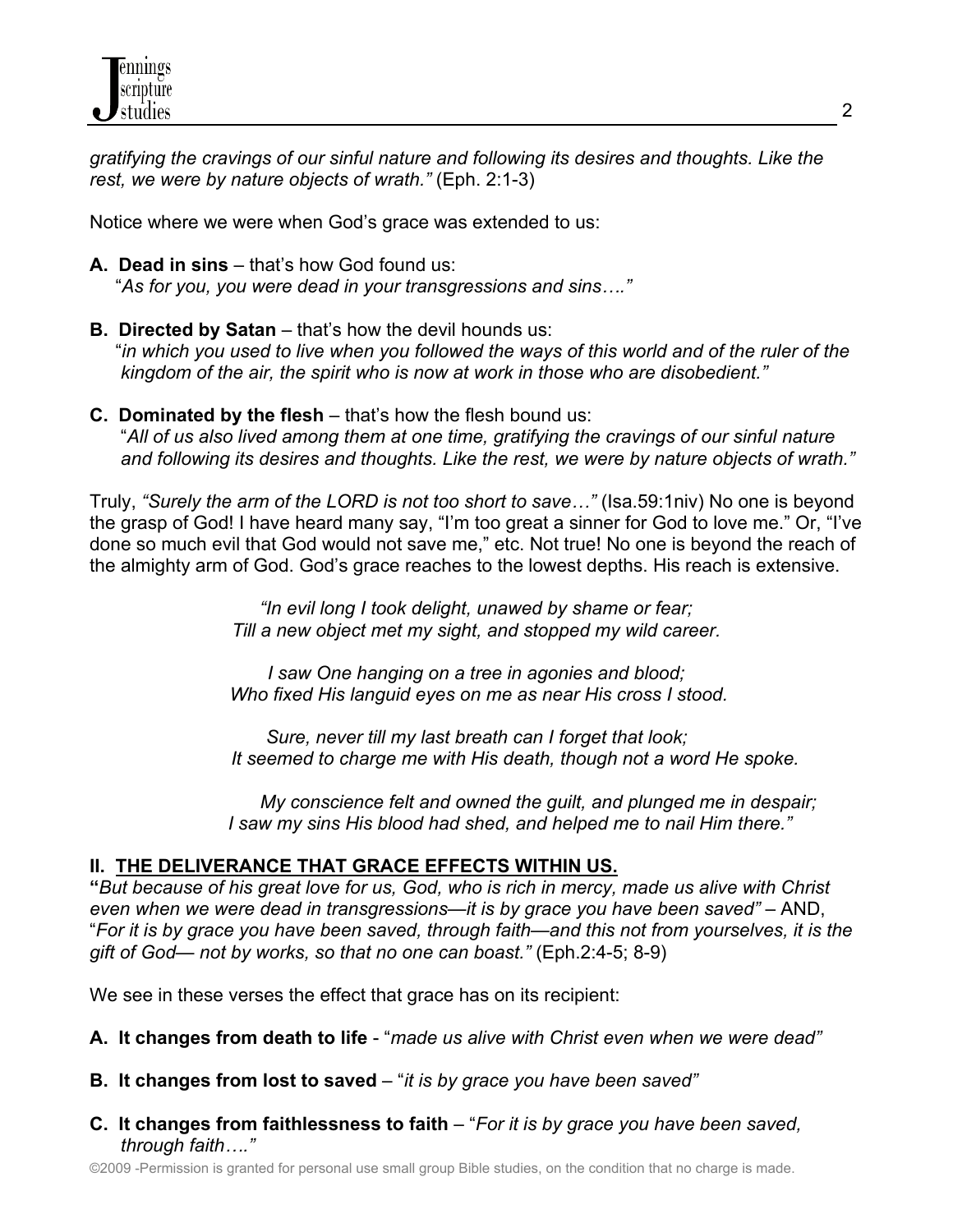

Notice the thrilling trilogy that reveals the nature of God in verses 4 and 5. He is:

- The God of love v. 4
- The God of mercy v.4
- The God of grace v.5.

He specializes in extreme makeovers changing sinners to saints! This John Newton experienced:

> *Alas, I knew not what I did, but all my tears were vain; Where could my trembling soul be hid, for I, the Lord, had slain!*

 *A second look He gave that said, "I freely all forgive!" "This blood is for thy ransom paid, I died that thou mayest live!"*

 *Amazing grace, how sweet the sound, that save a wretch like me, I once was lost, but now am found, was blind, but now I see.*

 *'Twas grace that taught my heart to fear, and grace my fears relieved; How precious did that grace appear the hour I first believed!*

#### **III. THE DISTINCTION WITH WHICH GRACE ENDOWS US.**

"*And God raised us up with Christ and seated us with him in the heavenly realms in Christ Jesus, in order that in the coming ages he might show the incomparable riches of his grace, expressed in his kindness to us in Christ Jesus."* Also, *"For we are God's workmanship, created in Christ Jesus to do good works, which God prepared in advance for us to do."* (Eph. 2:6-7; 10)

Can there be a greater story than what takes place in a person as the result of the grace of God? I think not! We have heard of many "rags to riches" stories – death to life stories – lost and found stories. But none that can match, to say nothing of excelling, the grandeur of the grace narrative!

In the above verses we are told that God's grace:

**A. Elevates us** – "*And God raised us up with Christ…."*

- **B. Enthrones us** "*and seated us with him in the heavenly realms in Christ Jesus…."*
- **C. Employs us** *"For we are God's workmanship, created in Christ Jesus to do good works"*

It is no wonder that John Newton and many another have found God's grace to be absolutely amazing!

> *Thro' many dangers, toils and snares I have already come; 'Tis grace hath bro't me safe thus far, and grace will lead me home.*

> *The Lord has promised good to me, His Word my hope secures; He will my shield and portion be, as long as life endures.*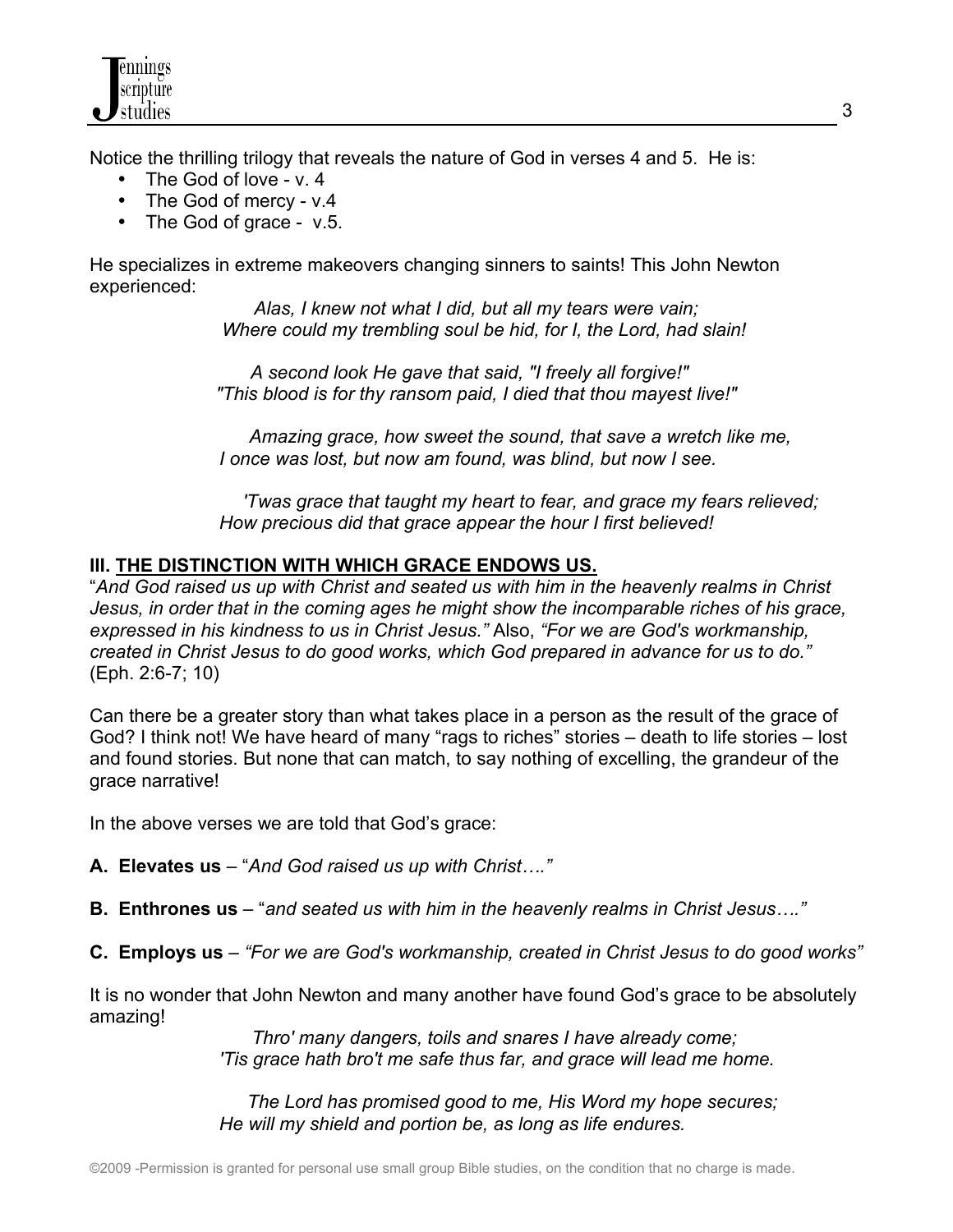

 *Yes, when this flesh and heart shall fail, and mortal life shall cease; I shall possess within the veil, a life of joy and peace.*

 *The earth shall soon dissolve like snow, the sun forbear to shine, But God Who called me here below shall be forever mine.*

 *When we've been there ten thousand years, bright shining as the sun, We've no less days to sing God's praise than when we'd first begun*

#### **Illustration:**

During a British Conference on comparative religions, experts from around the world gathered together and debated what, if any, belief was unique to the Christian faith. So, they began eliminating possibilities. Incarnation? No, other religions had different versions of God's appearing in human form. Resurrection? No, again other religions had accounts of return from death.

The debate went on for some time until C. S. Lewis wandered into the room. "What's the ruckus about?" he asked, and heard in reply that his colleagues were discussing Christianity's unique contribution among world religions. Lewis responded, "Oh, that's easy. It's grace." After some discussion, the conferees had to agree. "The notion of God's love coming to us free of charge, no strings attached, seems to be against every instinct of humanity."

Its free! There is nothing you can do to earn it. There is no way you can work for it. It is a gift. *" For it is by grace you have been saved, through faith - and this not from yourselves, it is the gift of God - not by works, so that no one can boast."* (Eph. 2:8)

John Newton discovered and experienced the free grace of God. It is evidenced by the drastic overhaul of his life: reached, rescued and raised from the depths to the heights in Christ Jesus. He wanted all to know and therefore, engraved on his tombstone in the parish graveyard at Olney, England, is this inscription, which he wrote:

"John Newton, once an infidel and Libertine, a servant of slavers in Africa, was by the rich mercy of our Lord and Savior Jesus Christ, preserved, restored, pardoned, and appointed to preach the Faith he had long labored to destroy."

God's Grace is amazing as Newton so accurately stated in the song he wrote:

 *In evil long I took delight, unawed by shame or fear; Till a new object met my sight, and stopped my wild career.*

*I saw One hanging on a tree in agonies and blood; Who fixed His languid eyes on me as near His cross I stood.*

*Sure, never till my last breath can I forget that look; It seemed to charge me with His death, though not a word He spoke.*